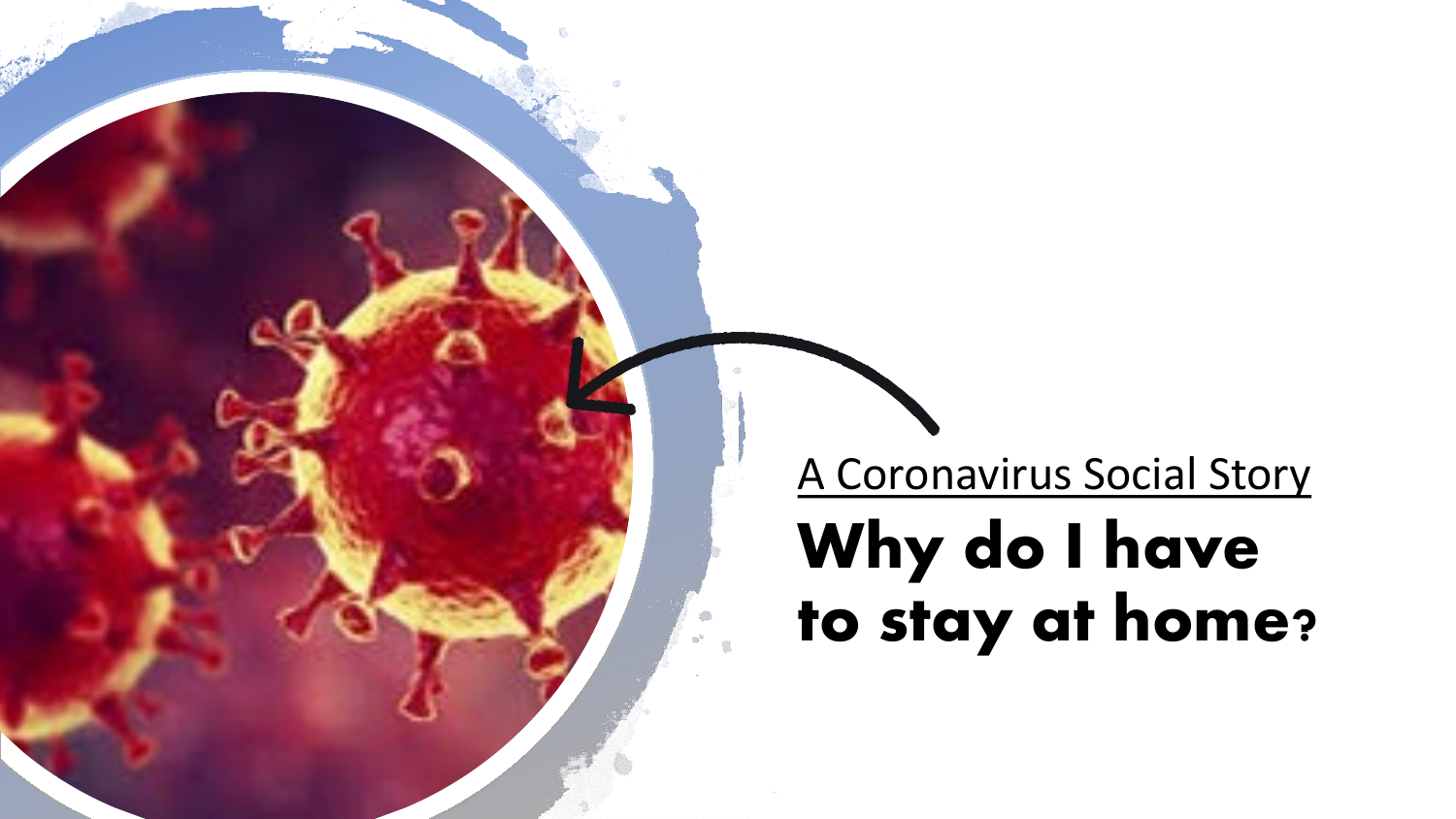

Viruses make people sick, but we have medicine to help us feel

better.

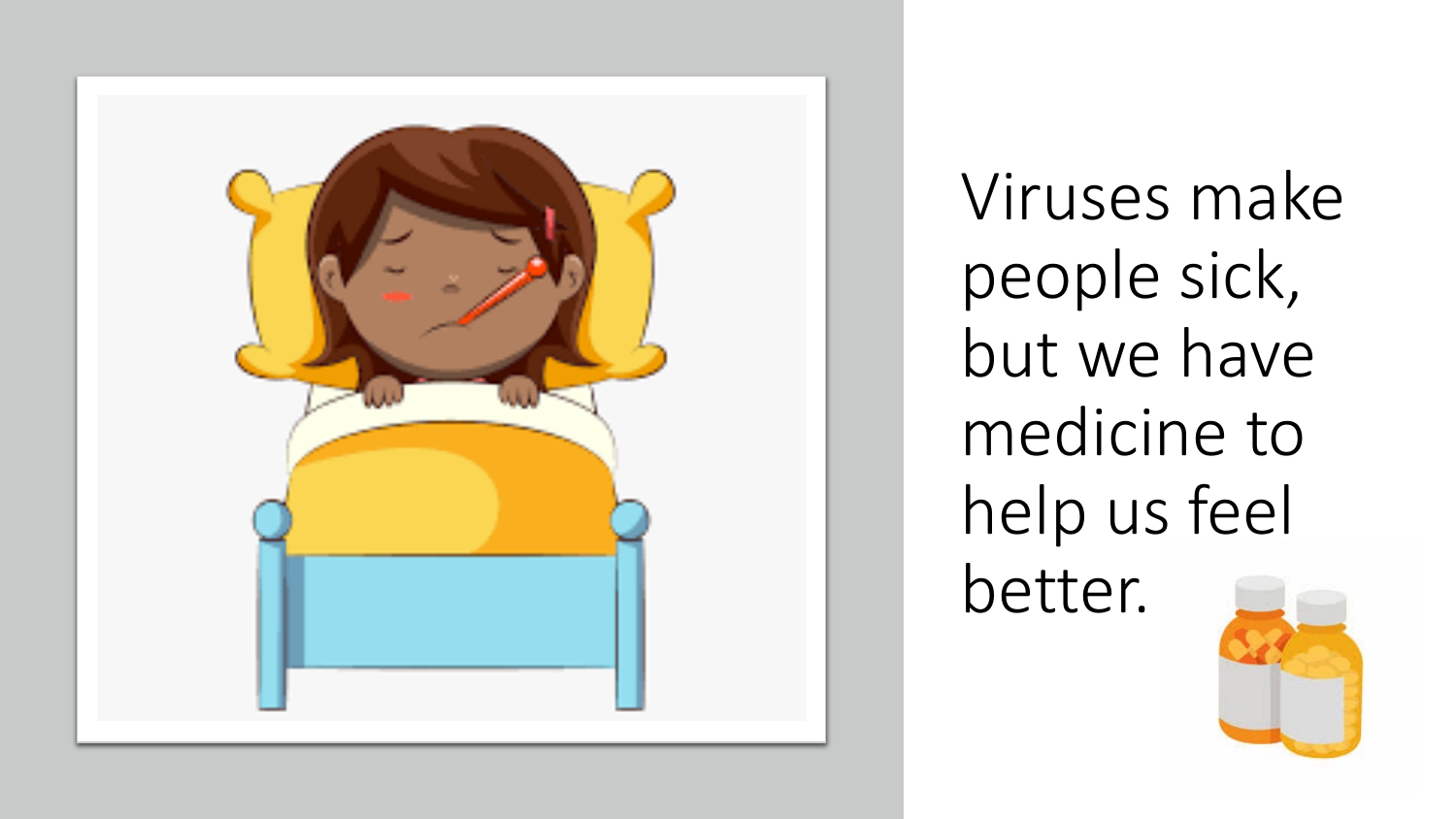When you get sick, it is important to stay home so you won't make other people sick.

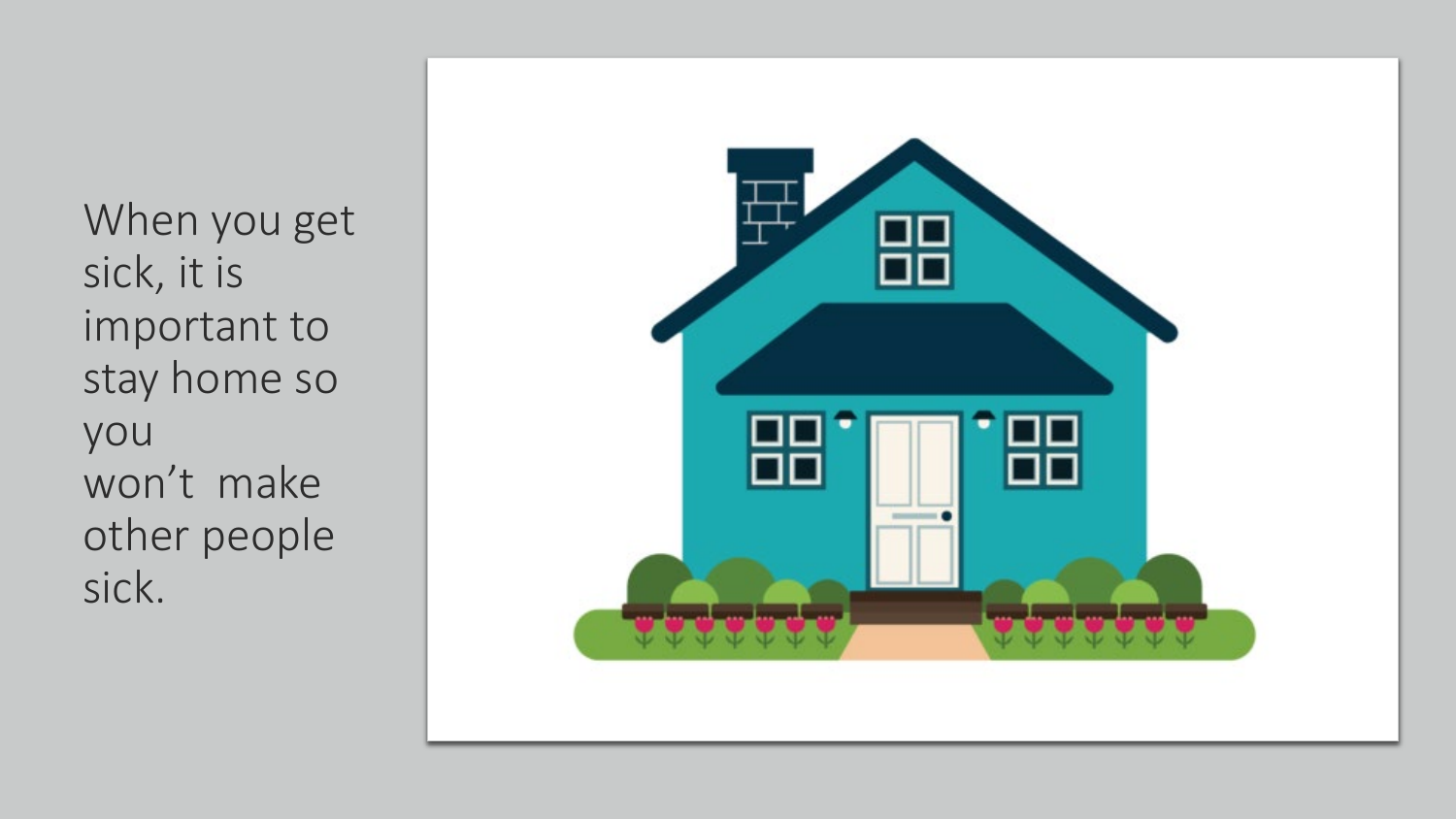Doctors and scientists found a new virus that makes people very sick, but there is no medicine for this sickness yet.

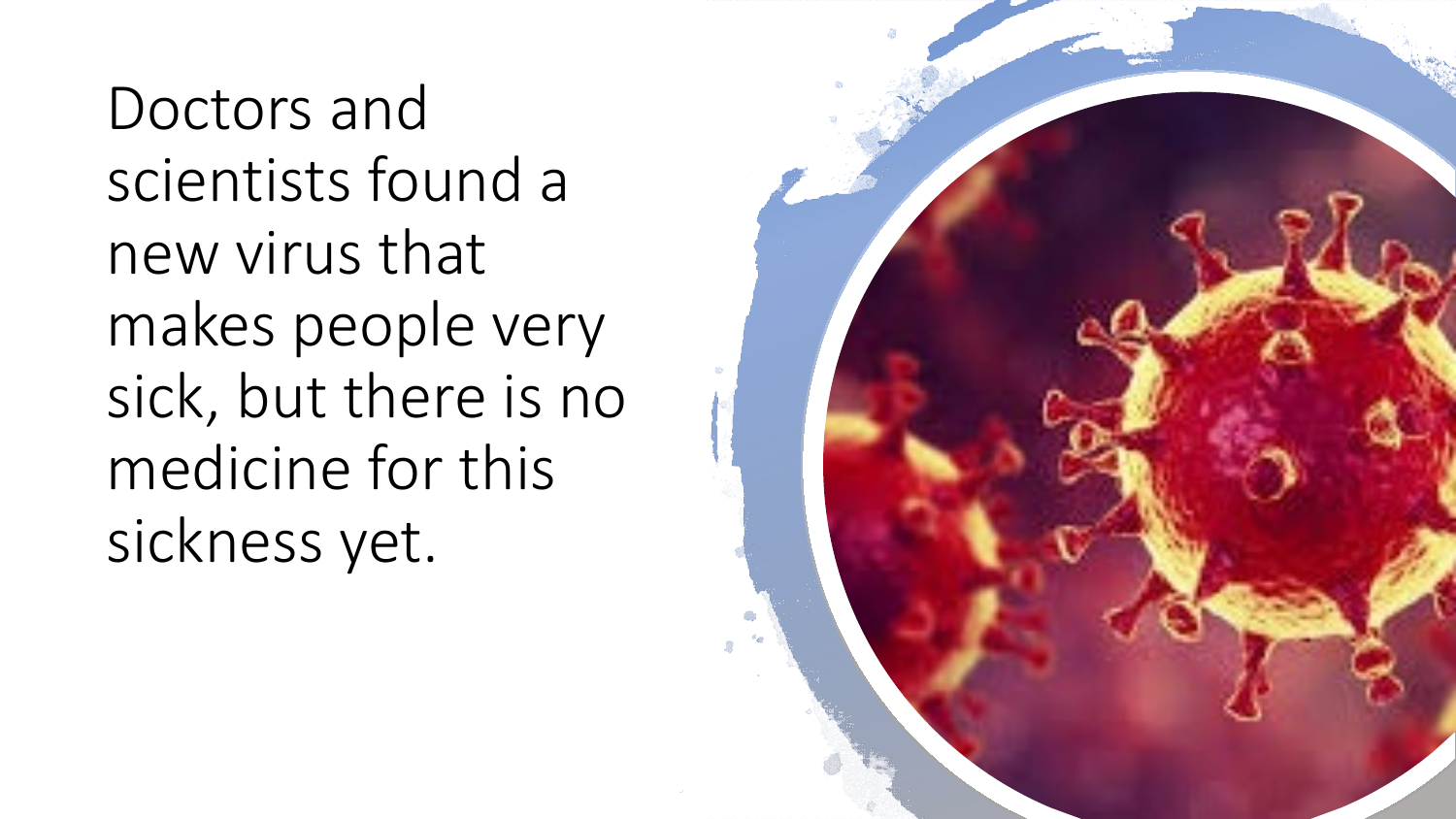

Lots of people all over the world are getting sick.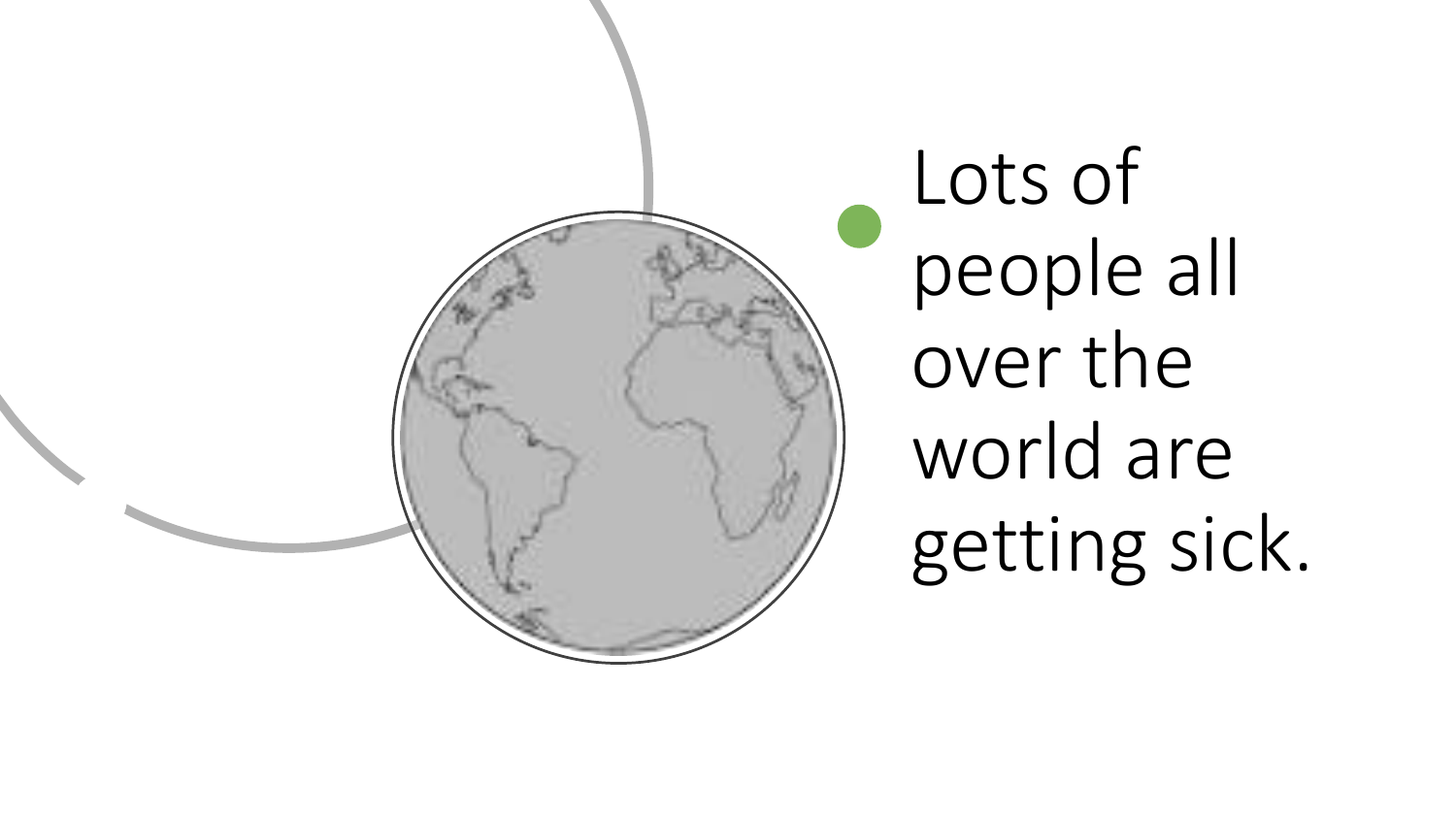

One of the problems with this virus is that some of the sick people feel fine, but they still have the virus inside them. This means they can make other people very sick without even knowing it.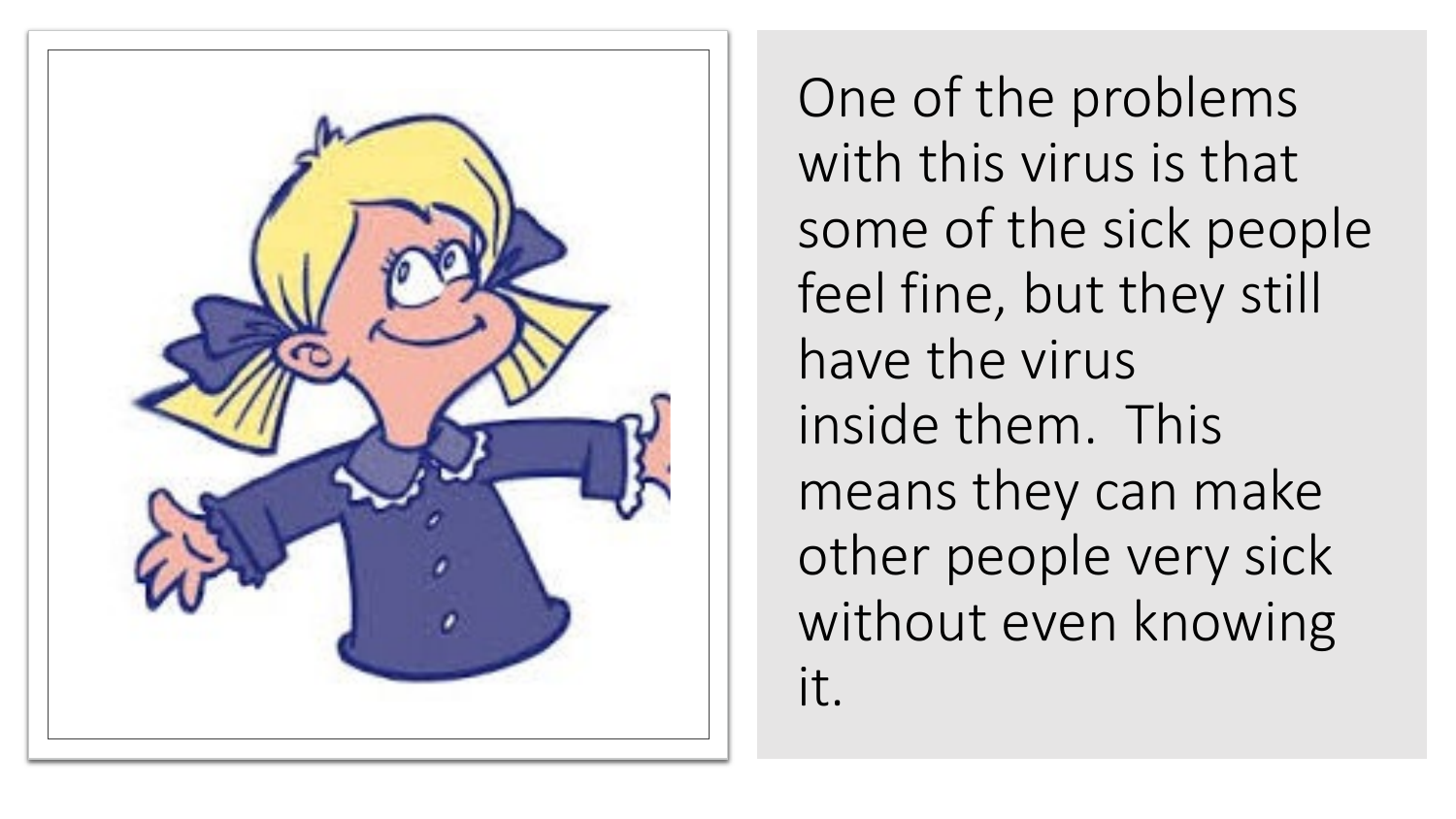Right now you need to stay home so you don't get sick.

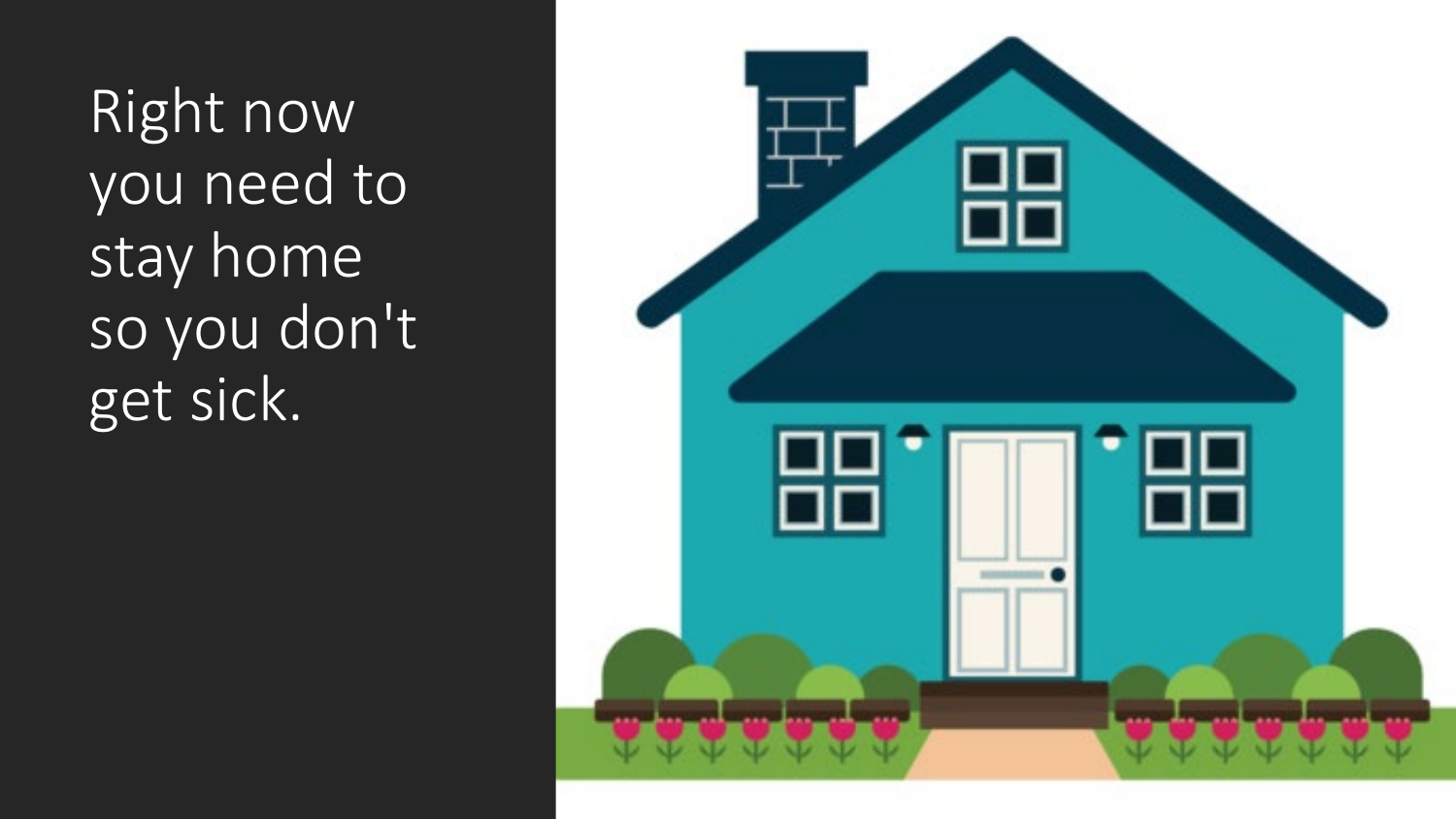The virus is in the air where a sick person is and also on things that were touched by someone who is sick.

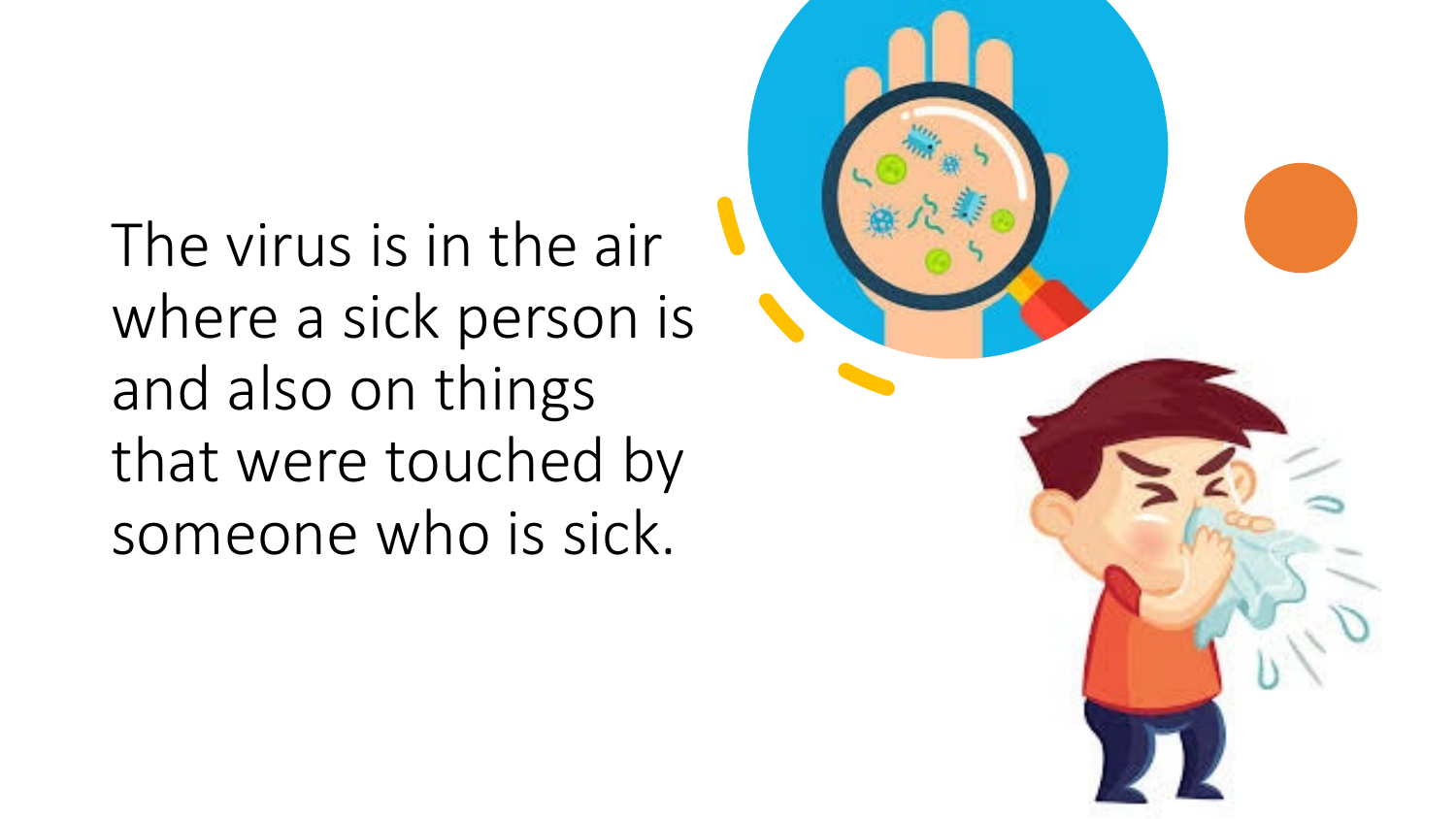

When you stay home, the air is clean and the virus stays away.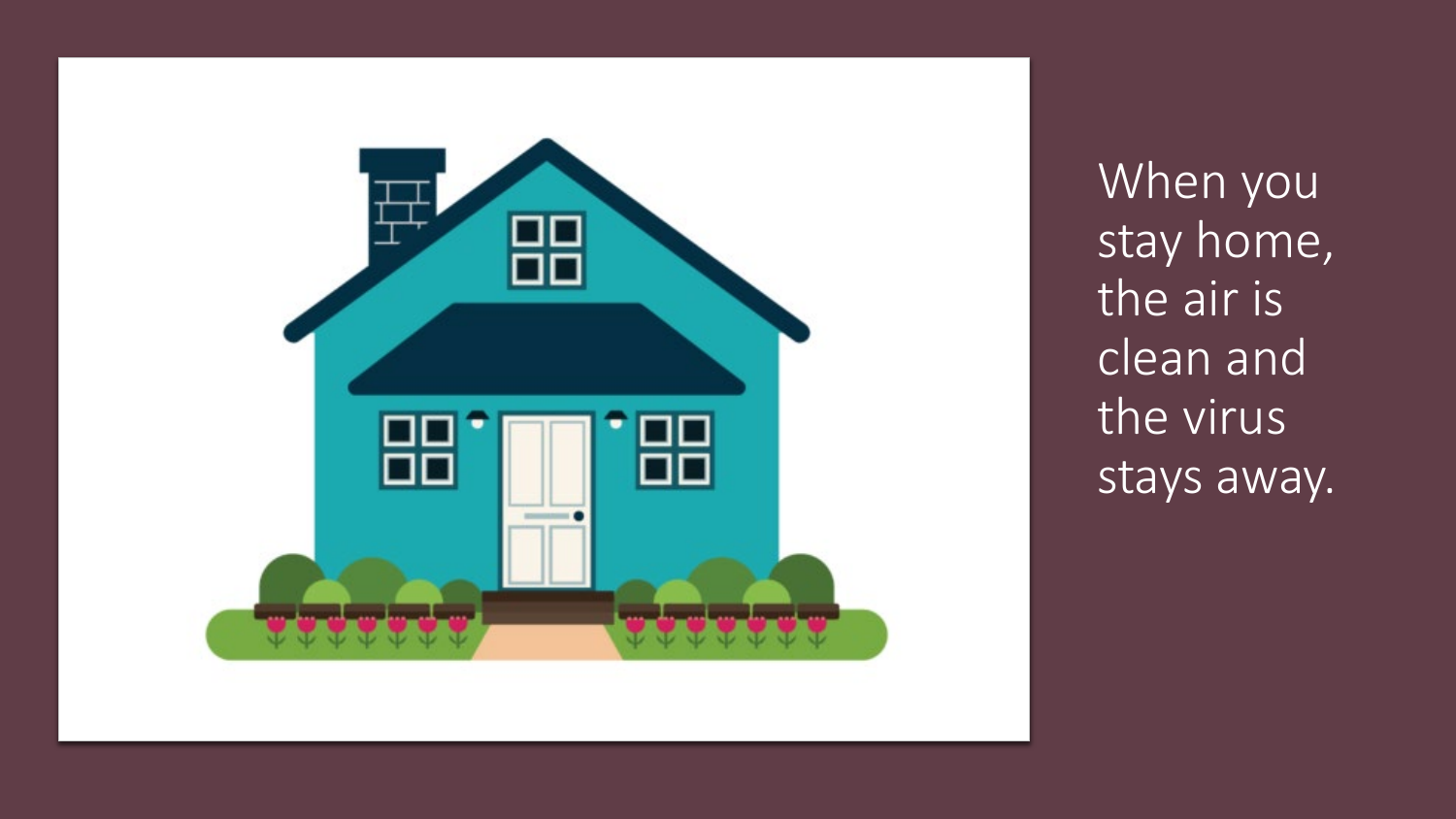## I cannot go to a restaurant, but I can eat with my family.



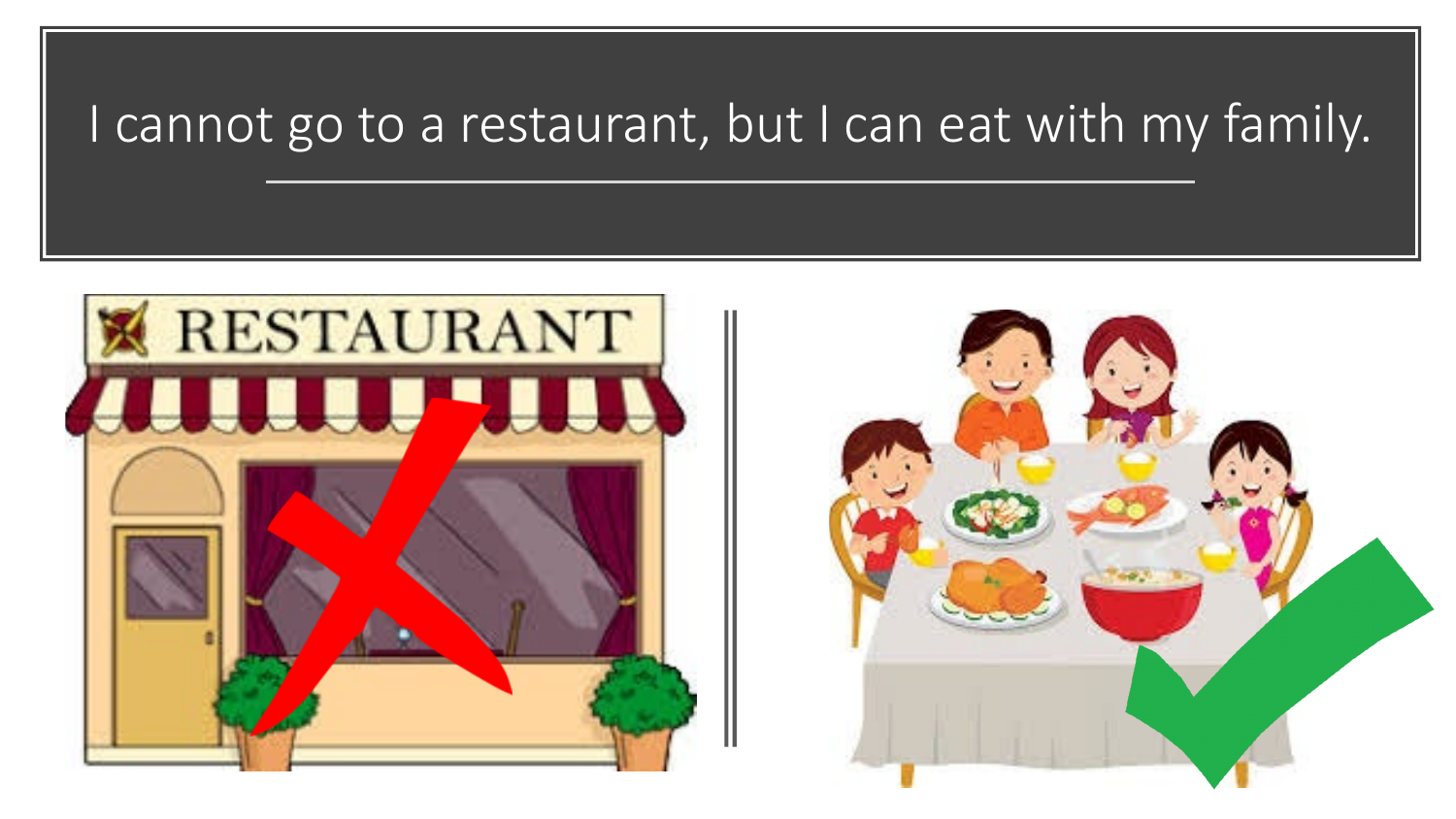## I cannot go to a park, but I can play with my family.